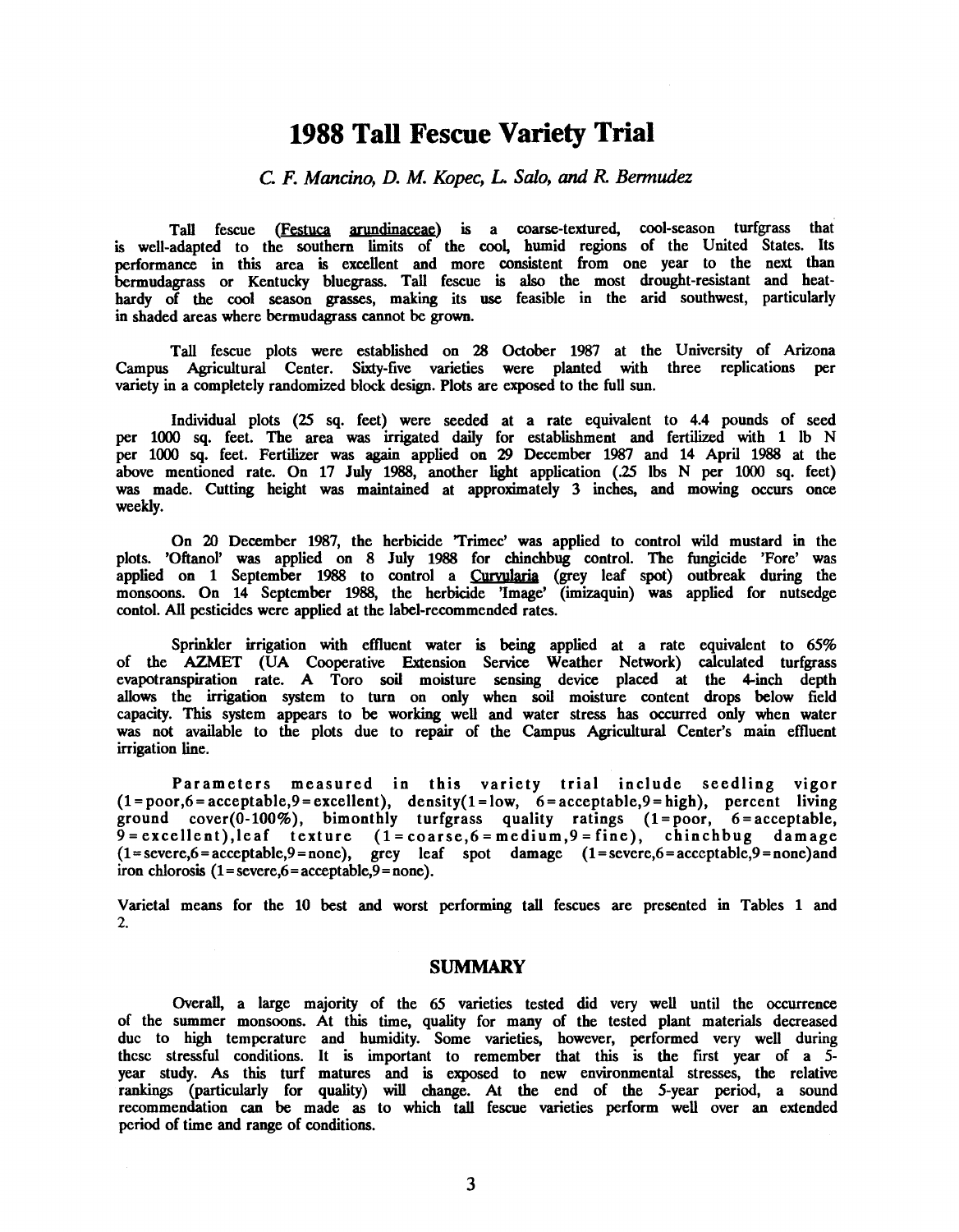Table 1. Top 10 scoring tall fescue varieties

Ky-31(5.7) Faloon(5.7) Mesa(5.3)

Jaguar(5.3)

Finelawn 5GL(5.3)

**December** Seedling Vigor Thoroughbred (6.3) Titan(6.0) Adventure(6.0) PST-5EN(5.7) Trident(5.7)

l.

| <u>April</u>                   |                   |                            |
|--------------------------------|-------------------|----------------------------|
| Quality                        | Density           | Percent living groundcover |
| Cimmaron(7.3)                  | Cimmaron(8.7)     | Cimmaron(97.7)             |
| Wrange(7.0)                    | Taurus $(8.3)$    | Rebel II(97.7)             |
| Pick 845PN(7.0)                | $PST-DBC(8.3)$    | Trailblazer(96.3)          |
| $KWS-DUR(7.0)$                 | Titan(8.0)        | Finelawn 5GL(96.3)         |
| Finelawn $I(7.0)$              | Falcon(8.0)       | PST-5BL(96.3)              |
| Carefree(7.0)                  | Pick $GH6(8.0)$   | PST-5EN(96.3)              |
| Normarc 77(6.7)                | $A$ pache $(8.0)$ | Pick 845PN(96.3)           |
| Tip(6.7)                       | Tribute(8.0)      | Normarc 25(96.3)           |
| Thoroughbred(6.7) Pick IM(8.0) |                   | Jaquar II(96.3)            |
| Pick 127(6.7)                  | Sundance $(8.0)$  | Taurus (96.3)              |
|                                |                   |                            |

### June

| iv              | .0) | Pick DDF $(8.0)$ | PST-5MW(9.0)                        |
|-----------------|-----|------------------|-------------------------------------|
| $KWS-BG-6(7.7)$ |     | Mesa(9.0)        | Wilamette(99.0)                     |
| Normarc 25(7.3) |     | Pick $DDF(9.0)$  | Mesa (99.0)                         |
| PST-5D1(7.3)    |     | Pick 127(8.7)    | Pick DDF(99.0)                      |
| $PST-5MW(7.3)$  |     | $PST-5DM(8.7)$   | PST-5DM(97.7)                       |
| Pick 127(7.0)   |     | Willamette(8.7)  | Pick 127(97.7)                      |
| Willamette(7.0) |     | Trident(8.7)     | <b>Trident</b> (97.7)               |
| Pick 845PN(7.0) |     | Pick $SLD(8.7)$  | Pick SLD(97.7)                      |
| Aztec(7.0)      |     |                  | Thoroughbred(8.7)Thoroughbred(97.7) |
| $PE-7(7.0)$     |     | $PST-5BL(8.7)$   | PST-5BL(97.7)                       |
|                 |     |                  |                                     |

|                                 | Iron Chlorosis                                                  |
|---------------------------------|-----------------------------------------------------------------|
| Pick DDF $(7.0)$                | $KWS-BG-6(9.0)$                                                 |
| $PST-M(6.7)$                    | Normarc 25(8.3)                                                 |
| $KWS-BG-6(6.7)$                 | Mesa(8.0)                                                       |
| $PE-7E(6.3)$                    | Pick DDF $(8.0)$                                                |
| Pick 127(6.3)                   | Pick 127(7.7)                                                   |
| Pick TF9 $(6.3)$                | Thoroughbred(7.7)                                               |
| Thoroughbred (6.3) Legend (7.7) |                                                                 |
| Legend(6.3)                     | Willamette(7.3)                                                 |
|                                 | PST-50L(7.3)                                                    |
| Pick $SLD(6.0)$                 | Sundance (7.0)                                                  |
|                                 | Chinchbug Damage Leaf Texture<br>Thoroughbred(9.0) KWS-DUR(6.0) |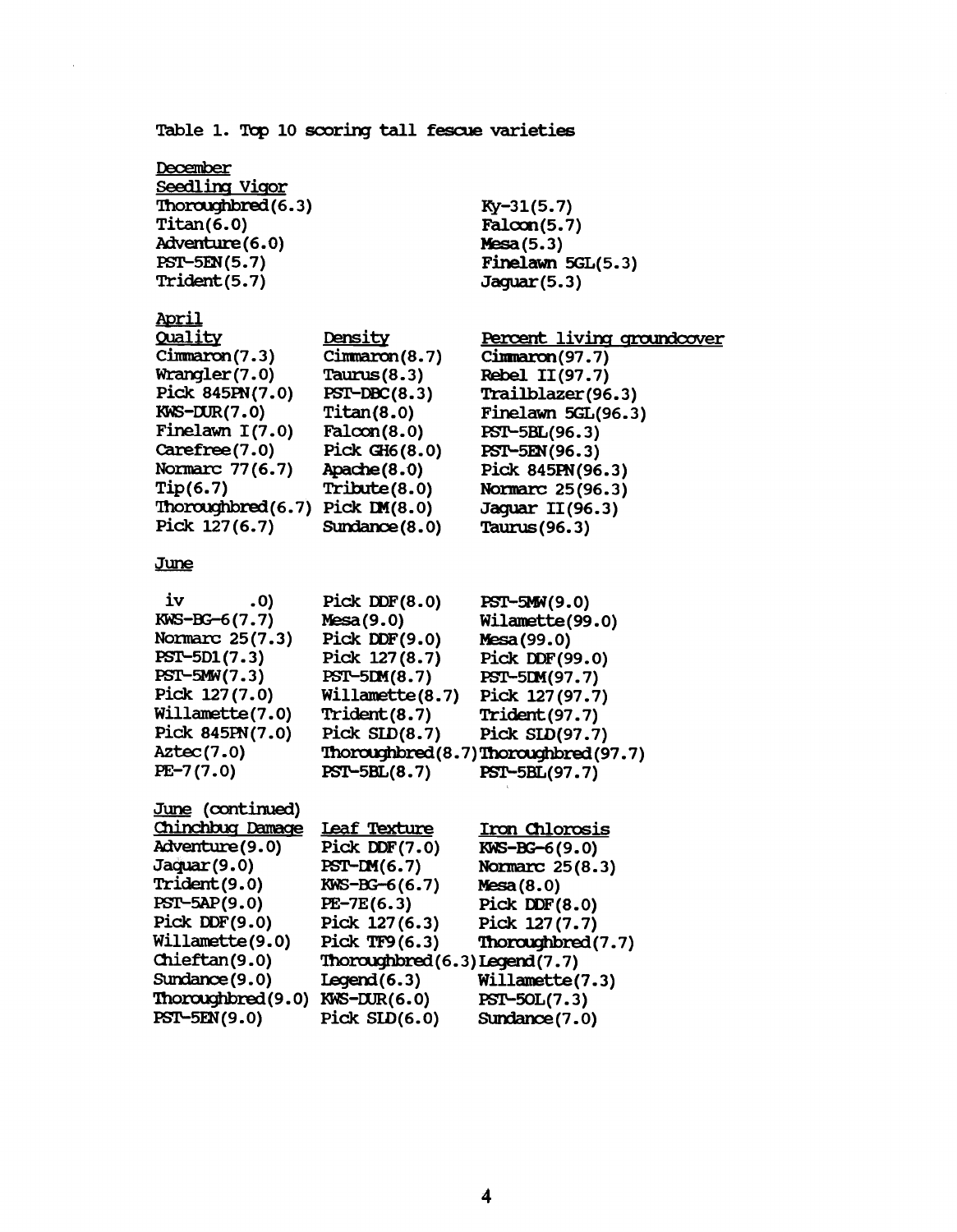Table 1 (continued) August <u>Quality</u> Mesa(7.7) Tribute(6.7)  $PST-SMW(6.3)$ Pick  $DM(6.3)$ Hubbard 87(6. 3) Finelawn I(8.0) PST- 5OL(6.3) PST-5EN (6.0) Taurus(6.0) Olympic (6.0)  $PST-5HF(6.0)$ Curvularia Outbreak Apache (9.0) Mesa(9.0) Pick 127(8.0) Titan(8.0) PST-5EN(8.0) Arid(8.0) Syn Ga(8.0) Pick 845PN(8.0) Normarc 99(8.0) Table 2. Lowest scoring 10 tall fescue varieties December Seedling Vigor Sundance(3.7) PST-5MW(3.7) Pick TF9(3.7) Aztec(3.3) PST-5D7(3.3) Pick DDF(3.3) Normarc 99(3.3)  $KWS - BG - 6(3.3)$ Pick SLD(3.0) PST- 5D1(3.0) April Quality Density Bar Fa 7851(5.0)PST-5DM(6.7) Rebel(5.0) Pick TF9(6.7) PST- 5BL(5.0) Hubbard 87(6.3)  $Ky-31(5.0)$  PST-50L $(6.3)$ Hubbard 87(4.7) PST-5BL(6.3) Arid(4.7) Ridmond(6.0) Normarc 99(4.7) Pacer(5.7)  $Pacer(4.7)$   $PST-5DL(5.3)$ PST- 5DL(4.7) Normarc 99(5.0) Pick DDF(3.3) Pick DDF(4.3) June Quality Density Richmond(5.3) Falcon(7.7) Bar Fa 7851(5.0)Monarch(7.7) Pick TF9(5.0) Normarc 77(7.3) Apache(5.0) PST-5AG(7.3) Pick SLD(5.0) Tip(7.3) Cimnaron(5.0) Legend(7.3) Normarc 99(5.0) Normarc 99(7.3)  $PST-DBC(5.0)$  Cimmaron(7.3) PST- 5BL(5.0) Finelawn 5GL(7. 3)Finelawn 5GL(91.3) Fatima(4.3) Apache(7.0) Percent Living Groundcover PE-7E(91.7) PST-5AP(91.7) Monarch(91.7) PST-5F2 (91.7) EWS -BG- 5(91.7) PST-5AG(91.7) PST-5D7(88.3) Normarc 99(88.3) PST-5BL(88.3) Pick DDF(73.3) Percent Living Groundcover Normarc 99(93.3) Bel 86-1(93.3)  $Ricumond(93.3)$ Monarch(93.3) Normarc 77(91.7) PST-5AG(91.7) Tip(91.7) Apache(91.3) Iegend(91.3)